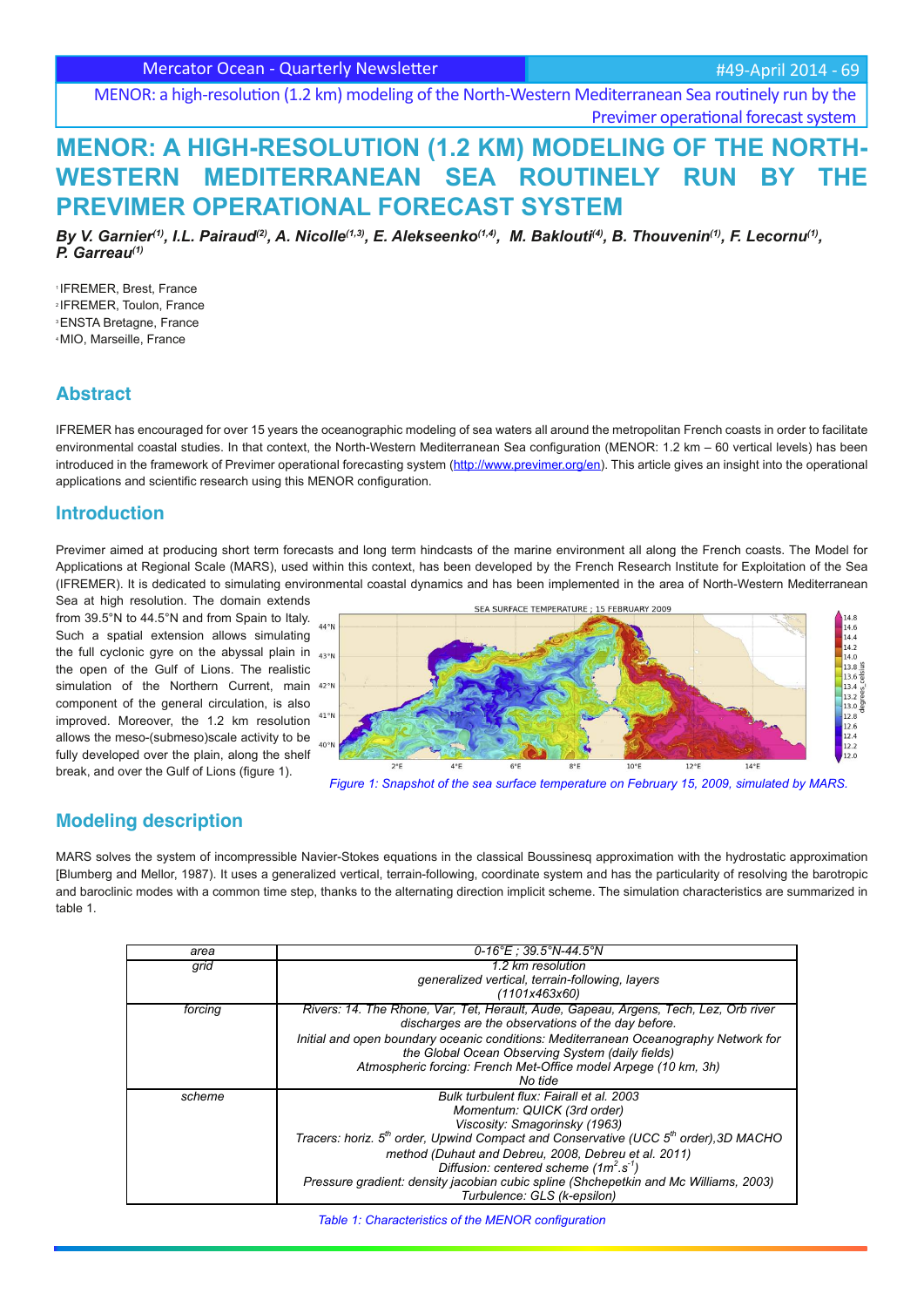Mercator Ocean - Quarterly Newsletter **Access 2014 - 70** Mercator Cean - 70

## MENOR: a high-resolution (1.2 km) modeling of the North-Western Mediterranean Sea routinely run by the Previmer operational forecast system

MENOR simulations benefit from progress on numerical schemes following the work of L. Debreu and his colleagues. The remodeled time scheme and barotropic/baroclinic splitting techniques in MARS [Duhaut et al., 2008] allows the dissipation of numerical noise and the simulation of small long-lived coherent eddies. The development of high order schemes for the momentum and advection schemes ( $3<sup>rd</sup>$  and  $5<sup>th</sup>$  order respectively) and the 3D extension of the MACHO method (to take into account the crossing terms while solving advection) [Debreu and Duhaut, 2011] have strongly reduced the diapycnal mixing. Lastly, the introduction of a two equation turbulence scheme [Umlauf and Burchard, 2003], used with a suitable rate of dissipation of the turbulent kinetic energy, has improved the conservation of the intermediate and deep water masses hydrological characteristics. In order to improve the simulated sea surface temperature, the radiative atmospheric fluxes penetrate the surface layers according to two different wave lengths. This adjustment improves the correct representation of the sea surface temperature seasonal cycle.

Every day, Previmer operational forecasting system imports analyses and forecasts from the French Met-Office model Arpege (10 km, 3h), river discharge observations, daily OGCM fields from Mediterranean Oceanography Network for the Global Ocean Observing System (MONGOOS) and runs the MENOR configuration. Each run produces an analysis for the day before (J-1 at 0 am) and a four day forecast up to J+4 0 am. It saves all the hydrodynamic variables every 3 hours over the global domain and makes result files available to users. Up to January 2013, the atmospheric forcing was provided by ACRI-ST which was running MM5 model (9 km, 3h) as a zoom of the NCEP model.

## **Operational applications**

MENOR outputs (222 Go a year) are downloaded by File Transfer Protocol (FTP) or openDAP (Open-source Project for a Network Data Access Protocol) by a third of the users interested by hydrodynamic results (which represent 46% of Previmer products users) [Pineau-Guillou 2013, Pineau-Guillou et al., 2014, this issue]. The MENOR configuration itself is mainly used in scientific institutes for research applications (58%) while 42% of the requests for access to simulation results come from private companies. Model outputs are used as open boundary and initial fields to force coastal models or for direct analyses. The main domains of applications are flora and underwater fauna (26%), marine water quality (22%), hydro(-sedimento) dynamics (20%), environmental pollution (16%), shipping route optimization (8%), Renewable Marine Energy (6%), and meteorology (2%). Statistics from MENOR output requests suggest that 44% of the user applications have real time objectives.

From feedbacks from Previmer users, the MENOR analyses are the most used fields. For instance, they allow investigations on bacteria dispersion due to sewage releases or on drifts of micro-plastics, they provide information to evaluate potential installation of wind mill farms... Real time applications remain relatively marginal but a few can be noticed. A private company used real time forecasts as boundary conditions for an embedded model of the Provençal area, aimed at monitoring Oil Spill drifts during summer. People from LAMA (Tuscany, Italy) used MENOR results for a real time modeling of the Tuscany shelf. Previmer team participated to an antipollution exercise managed by the REMPEC (Regional Marine Pollution Emergency Response Centre for the Mediterranean Sea). And lastly Previmer provides currents, temperature and salinity for a Mediterranean integrated Oil Spill System in the framework of MEDESS4MS project. Of course, scientists examine the MENOR configuration just before or during a field experiment as a support to manage the data sample strategy.

In 2013, IFREMER participated in HYMEX (Hydrological cycle in Mediterranean Experiment) second Special Observation Period (Feb.-March 2013) effort dedicated to the documentation of dense water formation in the North-Western Mediterranean area. Along with the Laboratory of Aerology (SYMPHONIE-NWMED-111 configuration) and Mercator Ocean (PSY2V4R2 [Lellouche et al., 2013] and IBI36V2R1 [Maraldi et al., 2013] configurations), IFREMER used MENOR operational outputs in order to provide quicklooks describing the hydrological situation of the area and the development of deep convection and dense water formation. Analyses were sent in real time to help the Operational Center of the SOP2 experiment to adjust the deployment of the in-situ measurements. There are available on the http://sop.hymex.org website.

## **Research applications**

MENOR simulates the general circulation, its seasonal and interannual variability, as well as mesoscale processes such as intermittent upwellings, coherent eddies on the shelf itself [Schaeffer et al., 2011] or off Toulon [André et al., 2009] and the Rhone plume dynamics. Over the global domain, IFREMER research studies focus on the hydrodynamics itself and on biogeochemical, benthic and fisheries applications.

### **Mesoscale hydrodynamic interpretation**

The understanding of the mesoscale structures dynamics is an essential step to consider their contribution to primary production, recruitment of larvae and transfer of contaminants. Numerous hydrodynamical studies have therefore focused on mesoscale eddies, which are observed from satellite, in-situ measurements and lagrangian drifters, and well reproduced in MENOR simulations. Thanks to the simultaneous modeling of both the Gulf of Lions and the abyssal plain, Garreau et al. [2011] explained the dynamics linking the "LATEX" and "CATALAN" eddies. The LATEX eddy is a large anticyclonic structure, fully developed in summer in the southwestern corner of the Gulf of Lions. It was first documented by Millot [1982] and monitored by the Lagrangian Transport Experiment. The "CATALAN" eddies are large anticyclonic gyres of 40-50 km in diameter. They exhibit subsurface current velocities up to 0.5 m s-1 and their vertical extension may reach down to 100 m water depth [Rubio et al., 2005]. They occur once to three times a year during summer and autumn in the Catalan Sea. Careful analyses of a particular event in autumn 2007, monitored both by drifting buoys and Jason1's tracks and simulated within MENOR configuration, have allowed Garreau et al. [2011] to conclude (figure 2) that: 1 - the LATEX anticyclonic eddy is a warm and less dense water body, isolated and partially fed by a coastal current carrying warm water from the Catalan Sea during long Tramontane summer events,  $2$  – that a burst of southeasterlies and/or northerlies appeared to trigger the "LATEX" eddy detachtment, which then flowed out of the Gulf of Lions, migrating along the Catalan continental slope before reaching the Balearic Sea where it is known as the "CATALAN" eddy.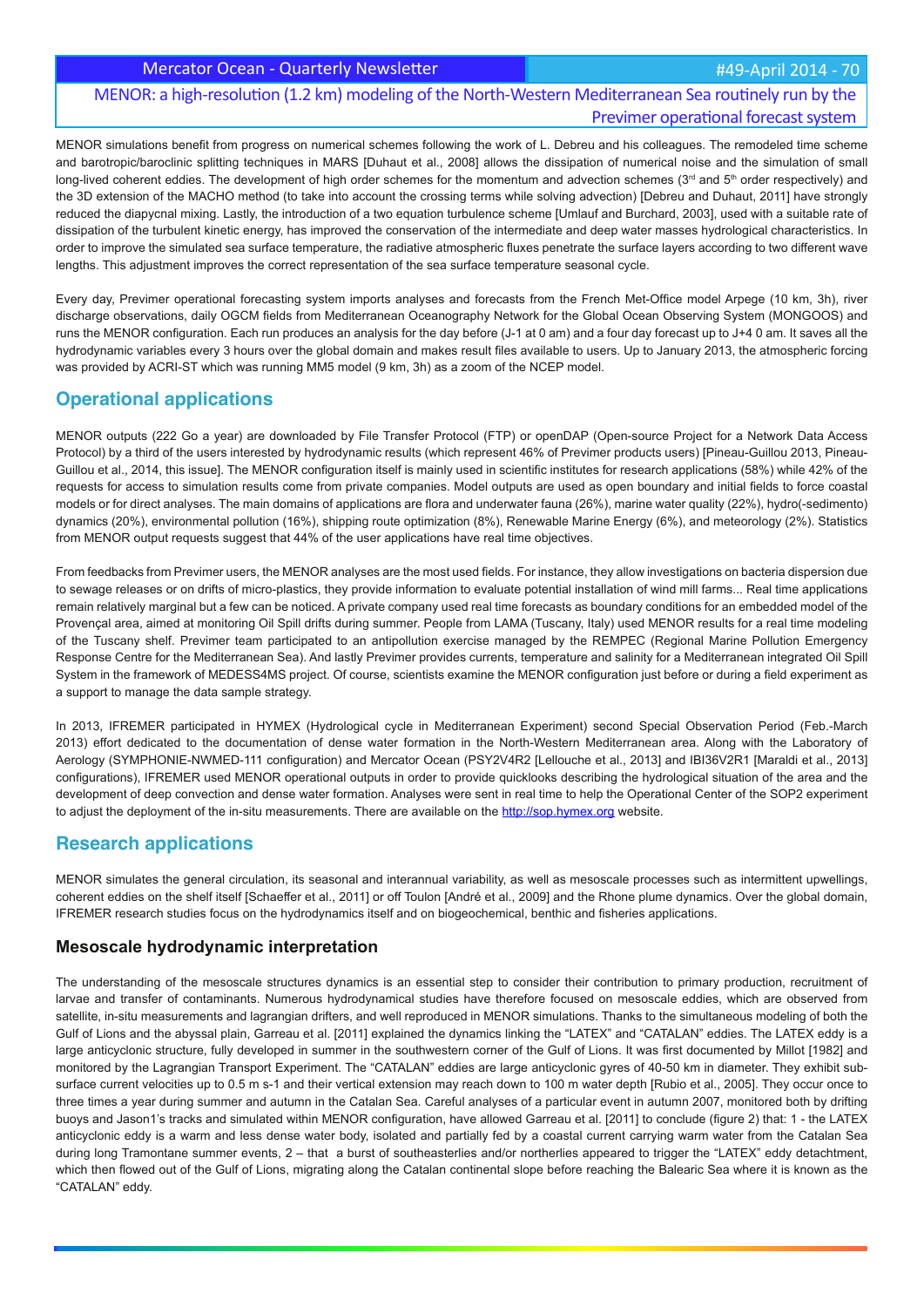MENOR: a high-resolution (1.2 km) modeling of the North-Western Mediterranean Sea routinely run by the Previmer operational forecast system



*Figure 2: Trajectory of the drifters B61856 dropped on 11 June 2007 off Toulon with a holey sock at 50 m depth: from late July to late August, B61856 is trapped in the southwestern corner of the Gulf of Lions (LATEX area) before being caught by a CATALAN eddy. Sea surface temperature (remote sensed (middle) and modeled (bottom)) and sea level anomaly (sla) along Jason1's tracks on October 19. The left hand side of the color legend represents the scales of the sla (millimeters). The right hand side represents the scale of SST (degrees Celsius). The black line represents the track of the drifter for 10 days centered on the picture time. [Extracted from figures 2 and 6, Garreau et al., 2011]* 

### **Towards applications to climate change impacts**

At a decadal-scale, long-term hydrological hindcasts issued from MENOR results also provide an interesting tool to investigate the potential impacts of temperature anomalies induced by climate change on marine benthic biodiversity. Along the rocky coasts of the North-Western Mediterranean Sea, the red gorgonian **P**aramuricea-**clavata** species (among others) suffered mass mortality events in 1999, 2003 and 2006, while abnormal warming events were reported at the same time. Analyses of the high-resolution T-MedNet temperature time series measured in the Mediterranean coastal waters (0–40 m) have highlighted relationships between the thermal stress and the degree of mass mortality [Bensoussan et al., *2010,* Crisci et al., 2011]. A review of available data from aquarium experiments on thermo-tolerance for the red gorgonian **P. clavata** allowed to quantify a thermo-tolerance function linking the exposure to different temperatures (number of days exposed to temperatures ranging from 23 to 28 °C) and the degree of population necrosis. A comparison between MENOR modeled temperature statistics and T-MedNed observations over 2001-2010 confirmed the model's ability to reproduce temperature variations during the stratified periods (with a tendency to underestimate the temperature in subsurface layers). Model temperature hindcasts have then been combined with the thermo-tolerance function and the spatial red gorgonian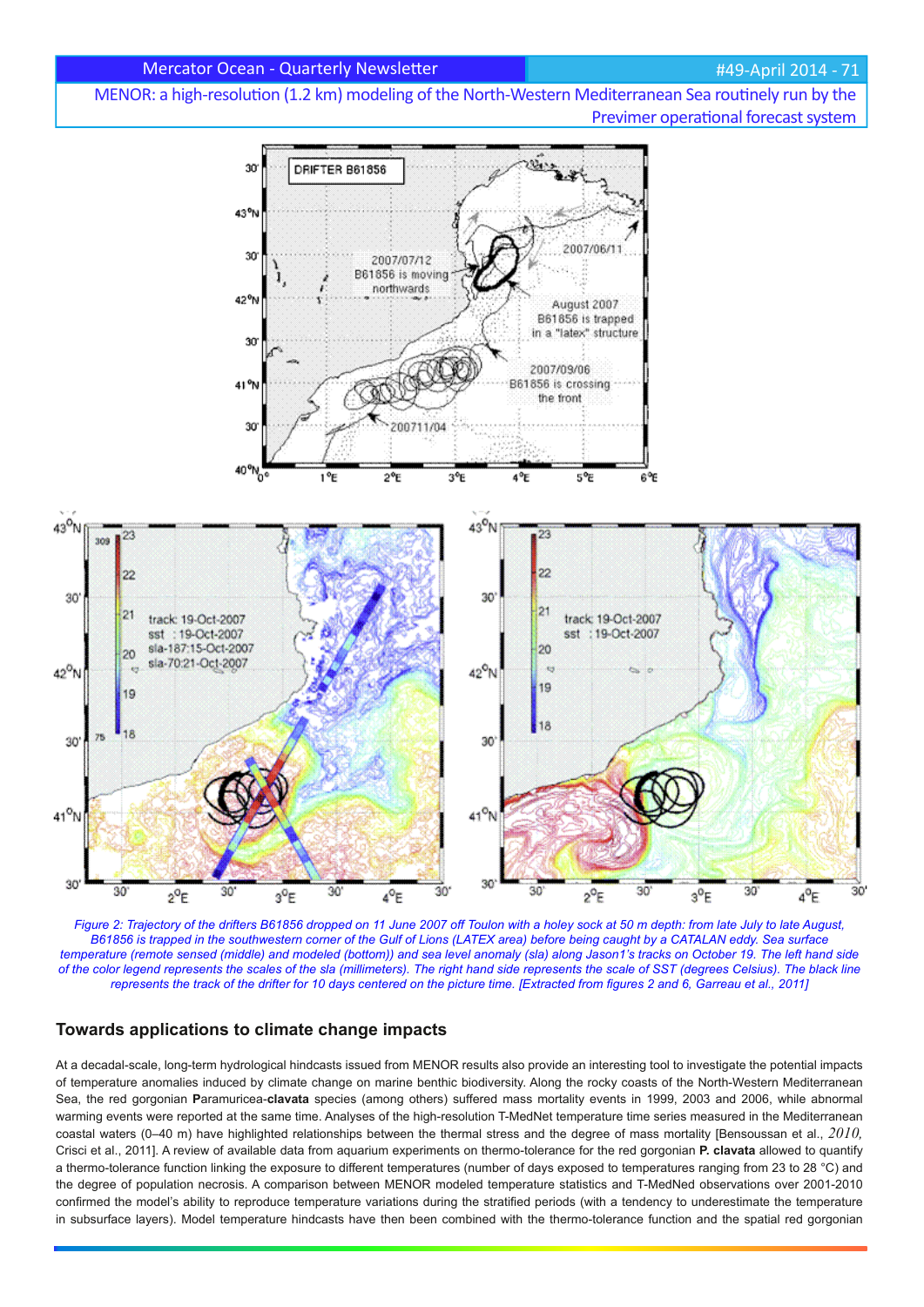#### Mercator Ocean - Quarterly Newsletter **Access 2014 - 12** Mercator Cean - 22 Mercator Ocean - 72

## MENOR: a high-resolution (1.2 km) modeling of the North-Western Mediterranean Sea routinely run by the Previmer operational forecast system

**P. clavata** distribution in order to produce maps of mortality risk along the North Western Mediterranean coastline within the 60-m isobath [Pairaud et al., 2014]. Results pointed out that Marseilles and the Gulf of Genoa could be areas the most impacted, while mortality risks were lower along the Catalan coast, especially in the northern part (figure 3). This pattern is in agreement with observed impacts on population carried out during the large mass mortality events in different areas of the northwestern Mediterranean [Crisci et al., 2011]. The methodological approach is therefore validated, although improvements need to be made in the process of mapping the risk of mortality.

*Figure 3: Map of risk for the red gorgonian P. clavata based on integrating the thermotolerance thresholds and species geographical and vertical distribution information and using model temperature hindcasts over the period 2001–2010. Scores between 0 and 4 correspond to the risk of mortality: sub lethal (population remains healthy), medium (first signs of necrosis are observed), high (the mortality is important) and extreme (the population is decimated) lethal impact. IExtracted from figure 6, Pairaud et al. 2014]*



#### **Application to small-scale pelagic recruitment**

In the Gulf of Lions and the Catalan Sea, Anchovy (Engraulis encrasicolus) is an important commercial species and one of the most abundant pelagic fish. Its recruitment largely depends on hydrodynamics which determines whether the organisms can reach areas favorable to recruitment or are dispersed. MENOR simulated currents and salinity fields have been used as inputs for a lagrangian tool over the 2001-2008 period (ICHTYOP) in order to investigate the transport and fate of anchovy eggs and larvae (hereinafter called "particles") into the North-Western Mediterranean Sea.

According to anchovy spawning observations, 100,000 particles are homogeneously distributed over the Gulf of Lions at 15 m depth. Spawning (release) takes place every week from May 15 to August 15. Recruitment of each cohort is evaluated after 30 days of lagrangian transport because one-month old anchovy larvae have real autonomous swimming movement. Two types of experiments are carried out to take into account the living evolution of anchovy larvae: the passive transport (PT) at 15 m depth corresponds to the behavior of the youngest larvae, while the introduction of a diel vertical migration (DVM) simulates 7-day-old larvae, which moves down to 50 m deep (maximum of chlorophyll) in the daytime (7 a.m.) and move up to the surface at night (7 p.m.).

Surprisingly, although circulation in the Gulf of Lions is strongly influenced by the wind, particles retention in the Gulf of Lions appears to be

independent of atmospheric forcing. Actually, the maximum of particles concentration coincides with areas of low salinity and the diel vertical migration intensifies this trend (figure 4). This positive effect complies with observations: located in fresher waters (with more nutrients), larvae have more possibility to survive. Even though the diurnal vertical migration allows more particles to escape the gulf of Lions and reach low salinity areas in the Catalan Sea, the residence time remains relatively high (40 days, an estimate coherent to buoy observations and salt balance) and one can conclude, from a simple method with no real interactions between physical and biological processes, that the Gulf of Lions is a potentially favorable area for anchovy recruitment.



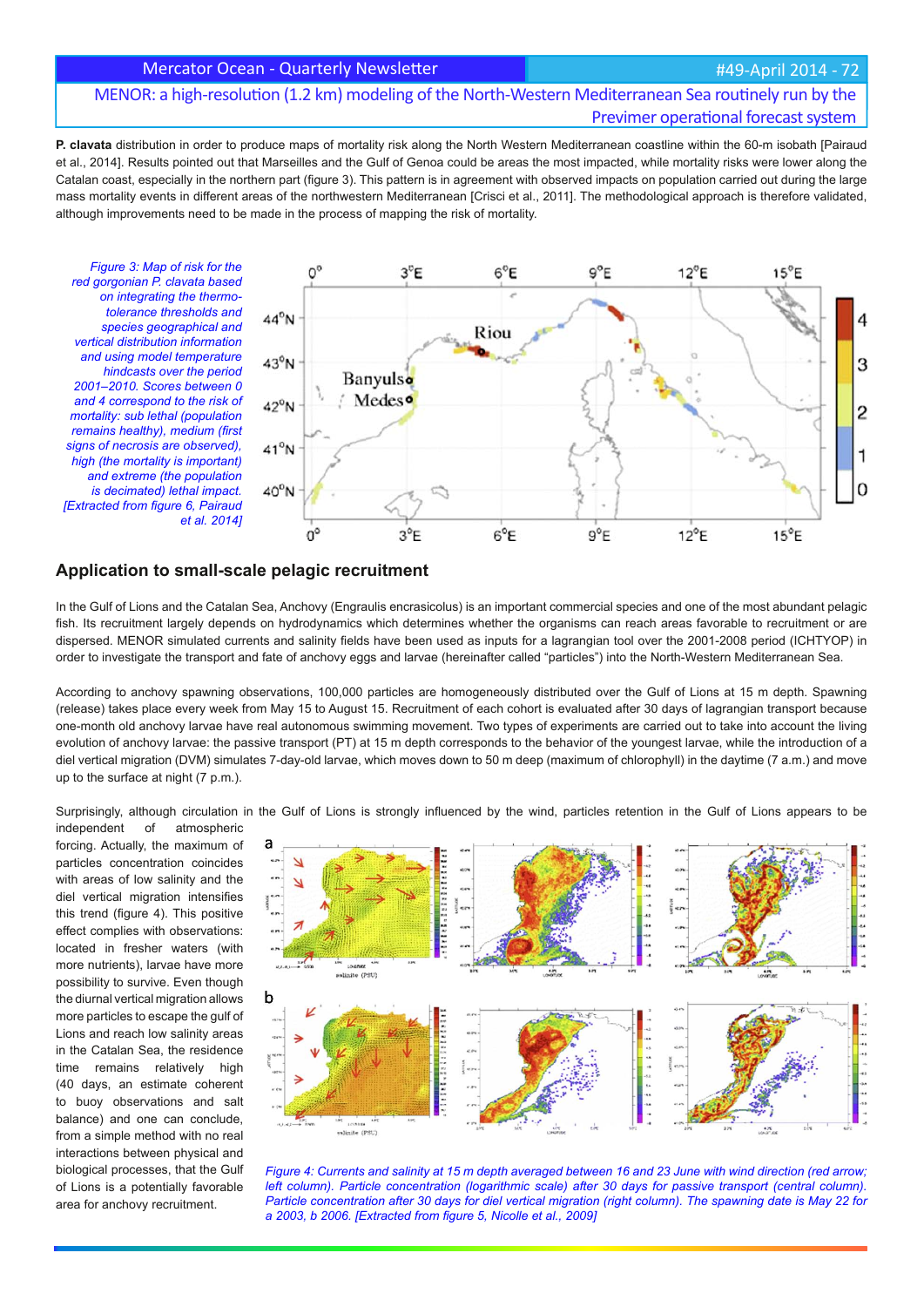MENOR: a high-resolution (1.2 km) modeling of the North-Western Mediterranean Sea routinely run by the Previmer operational forecast system

#### **Biogeochemical coupling**

As the hydrodynamic processes and patterns are simulated with a sufficient accuracy in the MENOR configuration, MARS has been coupled online with a 3D bio-geo-chemical model embedded in the Eco3M modular numerical tool [Baklouti et al., 2006a, b]. Eco3M model is a food-web model containing different plankton functional types with a flexible plankton stoichiometry. Such a model is particularly suitable for studies in the Mediterranean Sea since, depending on the season and the geographical position, Nitrogen (N) and/or Phosphorus (P) can limit primary production, and because of the specificity of this sea in terms of N:P stoichiometry [Pujo-Pay et al., 2011].

The hydrodynamic and biogeochemical processes have been simulated from September 1, 2009 to January 31, 2011 [Alekseenko et al., 2014]. Comparisons with two field trips conducted in the Gulf of Lions (ANR COSTAS Project) illustrated a good agreement between modeled and observed patterns of nutrients and Chl-a in spring (Costeau-4: April 27 – May 2, 2010), especially in the eastern half of the Gulf of Lions where the Rhone

River has the largest influence, while results were less successful in winter (Costeau-6 : January 23 – January 27, 2011). Comparisons of sea surface chlorophyll with MODIS data showed an accurate phytoplankton productivity in spring, not only on the eutrophic continental shelf of the Gulf of Lions, but also in the open sea area which is separated from the shelf by the low Chl-a waters of the Northern Current. Lastly, a 1-year quantitative comparison of the surface chlorophyll spatially averaged over the global domain (figure 5) concluded to a satisfactory reproduction of the phytoplankton bloom, while modeled Chl-a is slightly underestimated partly due to the general underestimation of small phytoplankton biomass.

*Figure 5: Time variations of averaged chlorophyll over the NW Mediterranean Sea (red line: satellite observations (MODIS), blue line: model results; color shift from lines indicate the minimum and maximum values for the study area; empty spaces correspond*  to insufficient satellite data for the comparison at these periods) **figure 12 Alekseenko et al., 2014]** 



Alekseenko et al. [2014] focused on the temporal and spatial variability of intracellular contents of living and non-living compartments (figure 6). From simulated relative intracellular quotas in phosphorus (P), nitrogen (N), carbon (C), they concluded that each one of the three elements is limiting at some periods of the year [Alekseenko et al., 2014]. In large phytoplankton cells, P is the most limiting element but during winter mixing, C (which depends on light availability) can become more limiting than N. Bacteria are limited by C throughout the year but at the end of the stratified period, P can become more limiting than N.



*Figure 6: Relative intracellular quotas (in %) of C (red line), N (yellow line), and P (green line), averaged over the surface layer of the domain of whole NW Mediterranean: - a for large phytoplankton ( > 10 μm) - b for bacteria [extracted from figure 18 Alekseenko et al., 2014]* 

Although these preliminary results need to be validated by measurements, they illustrate some potentialities offered by the MARS-ECO3M model to explain the functioning of the Mediterranean ecosystem. This model has been further coupled with a contaminant module in order to study PCBs dispersion (Polychlorinated biphenyls) in the Gulf of Lions and their transfer from water to mesozooplankton via biogeochemical processes.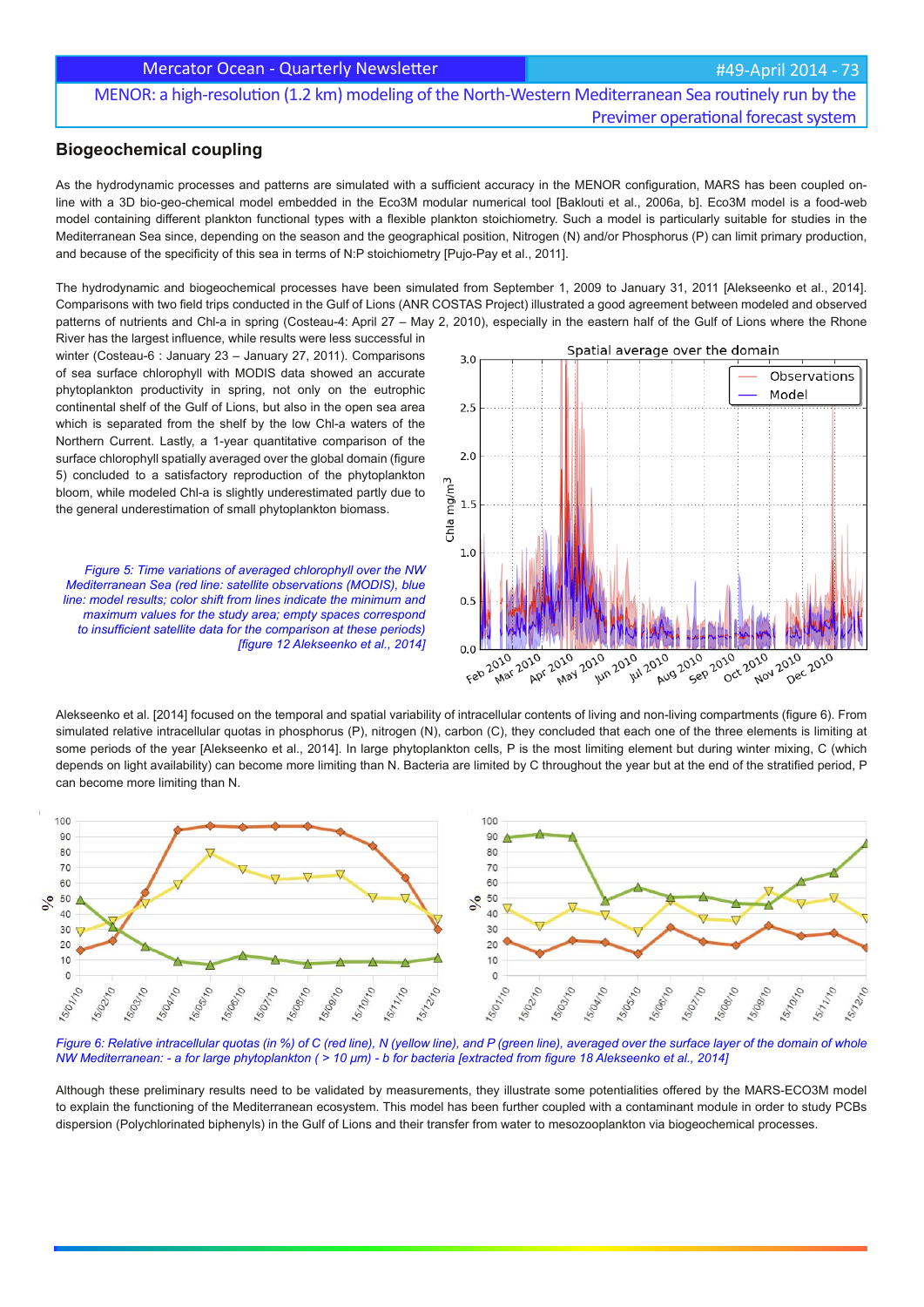## MENOR: a high-resolution (1.2 km) modeling of the North-Western Mediterranean Sea routinely run by the Previmer operational forecast system

## **Conclusion**

After sensitivity studies and validation, numerical modeling provides a 4D representation of the environment that complements satellite and in-situ observations. With its large extended domain (0-16°E – 39.5-44.5°N) and its high resolution (1.2 km 60 layers), the MENOR configuration provides powerful results to interpret and study the processes at play in the North-Western Mediterranean sea. The operational Previmer system routinely runs the configuration to provide users - research institutes, universities or private companies - with daily analyses and 4-day forecasts of the area. Operational forecasts will be improved in 2014 thanks to the introduction of the spectral nudging method [Herbert et al., 2014, this issue]. Longterm hindcasts are also published, and this article has briefly reviewed some of the research applications lead by IFREMER and based on MENOR hindcasts. Research applications have confirmed that MENOR is realistic enough to elucidate dynamical behaviors [Garreau et al., 2011], to propose methodologies in order to investigate the potential impact of climate changes [Pairaud et al., 2014], to be coupled with ECO3M model to investigate key biogeochemical processes [Alekseenko et al., 2014] and to interest pelagic fish recruitment [Nicolle et al., 2009].

MENOR main flaw is its incapacity to reproduce the development of deep convection and dense water formation, which are strongly constrained by the initial hydrological conditions in deep water. A new and improved coherent long-term hindcast correcting this bias is therefore needed; it would moreover take advantage of MARS latest significant evolutions and of the experiences shared by all French teams involved in modeling the North-Western Mediterranean sea (within SIMED project). The future hindcast will be forced by CNRM (Centre National de Recherches Météorologiques) ALADIN-climate model (12 km downscaling of ERA-INTERIM [Colin et al., 2010]) and by NEMOMED12 [Beuvier et al., 2012], a NEMO regional simulation at 6-7 km resolution forced by the same atmospherical fields and devoted to the inter-annual variability of the Mediterranean sea. This hindcast will be qualified in 2014 to pursue scientific studies planned within the HYMEX and MedCORDEX programs as well as PPR-GMMC SIMED projects.

## **Acknowledgements**

Authors thank the Région Bretagne for supporting Previmer, which has driven the construction of the operational system itself (both measurements and modeling) and has allowed significant numerical improvements within MARS. Previmer also allowed a definite rationalization of the modeling methods and tools, from which all environmental scientific studies based on MARS have benefited. Simulations cannot be realistic without the supply of bathymetries, meteorological forcing and realistic OGCM outputs which have been made efficiently available to the scientific community within the Previmer framework: SHOM, the French Met-Office, the Mediterranean Forecasting System as well as PPR-GMMC and the HYMEX program are also thanked for their contributions.

## **References**

Alekseenko E., Raybaud V., Espinasse B., Carlotti F., Queguiner B., Thouvenin B., Garreau P. and Baklouti M. (2014): Seasonal dynamics and stoichiometry of the planktonic community in the NW Mediterranean Sea: a 3D modeling approach. *Ocean Dynamics*, 64(02), 179-207.

André G., Garreau P. and Fraunié P. (2009): Mesoscale slope current variability in the Gulf of Lions. Interpretation of in-situ measurements using a three-dimensional model. *Continental Shelf Research*, 29(2), 407-423.

Baklouti M., Diaz F., Pinazo C., Faure V. and Quequiner B (2006a): Investigation of mechanistic formulations depicting phytoplankton dynamics for models of marine pelagic ecosystems and description of a new model. Prog Oceanogr 71:1-33.

Baklouti M., Faure V., Pawlowski L. and Sciandra A. (2006b): Investigation and sensitivity analysis of a mechanistic phytoplankton model implemented in a new modular tool (Eco3M) dedicated to biogeochemical modelling. Prog Oceanogr 71:34-58.

Bensoussan N., Romano J.C., Harmelin J.G. and Garrabou J. (2010): High resolution characterization of northwest Mediterranean coastal waters thermal regimes: to better understand responses of benthic communities to climate change. Estuar Coast Shelf Sci 87:431–441.

Beuvier J., Béranger K., Lebeaupin-Brossier C., Somot S., Sevault F., Drillet Y., Bourdallé-Badie R., Ferry N. and Lyard F. (2012): Spreading of the Western Mediterranean Deep Water after winter 2005: time scales and deep cyclone transport. J. Geophys. Res.-Oceans. doi:10.1029/2011JC007679.

Blumberg A.F. and Mellor G.L. (1987): A description of a three-dimensional coastal ocean circulation model. In: Heaps NS (ed) Three-dimensional coastal ocean models. Coastal and estuarine sciences. American Geophysical Union, Washington, pp 1-16.

Colin J., Déqué M., Radu R. and Somot S. (2010) Sensitivity study of heavy precipitations in Limited Area Model climate simulation: influence of the size of the domain and the use of the spectral nudging technique. Tellus-A, 62(5), 591-604. DOI: 10.1111/j.1600-0870.2010.00467.x

Crisci C., Bensoussan N., Romano J.C. and Garrabou J. (2011): Temperature anomalies and mortality events in marine communities: insights on factors behind differential mortality impacts in the NW Mediterranean. PLoS ONE 6(9):e23814. doi: 0.1371/journal.pone.0023814

Debreu L. and Duhaut T. (2011): Développements numériques pour le modèle MARS : Analyse des schémas d'advection verticaux, réduction de la diffusion diapycnale. Contrat Prévimer – Ref : 09/2 211 097.

Duhaut T., Honnorat M., and Debreu L. (2008): Développements numériques pour le modèle MARS. Contrat Prévimer – Ref: 09/2 211 097.